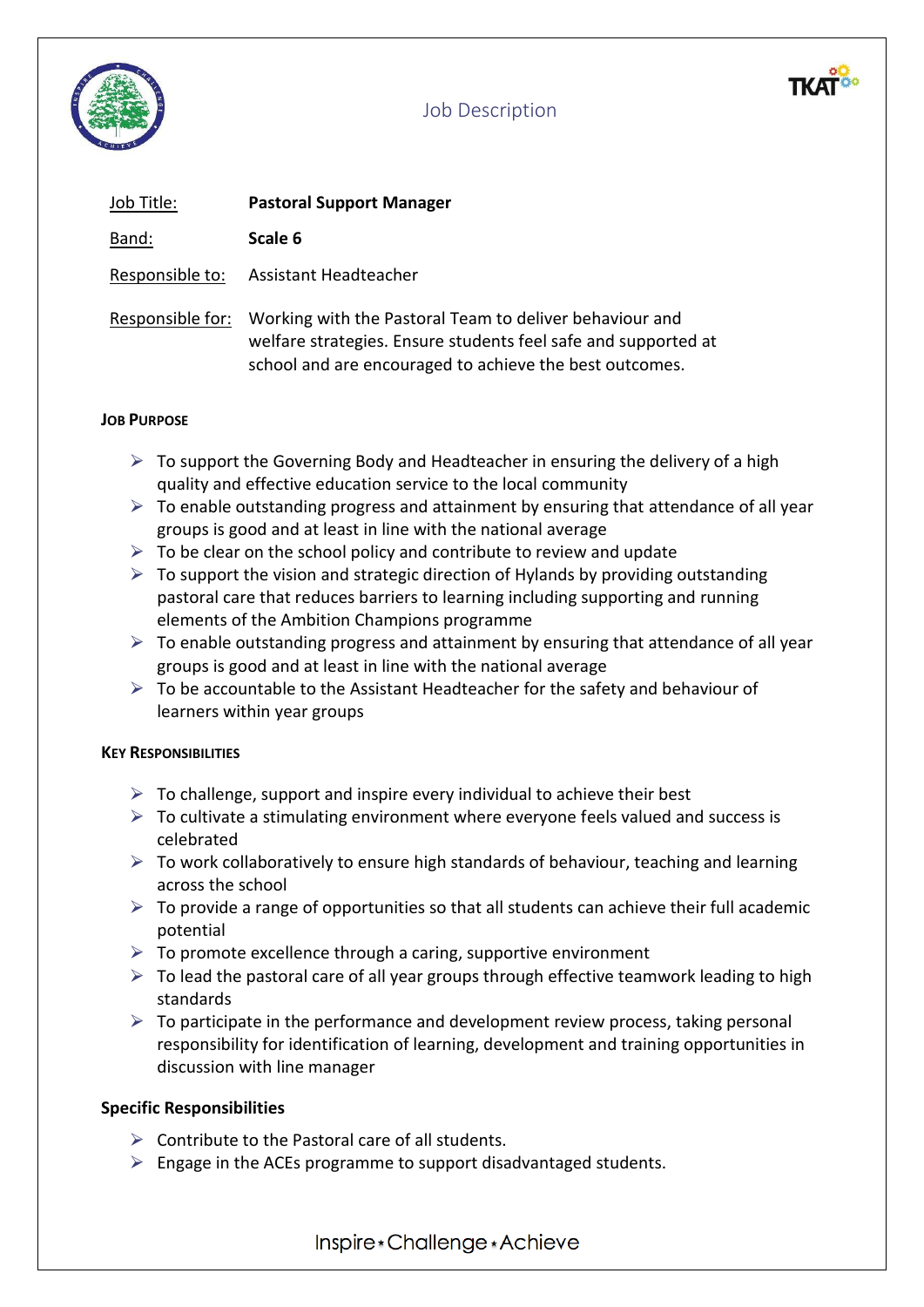

- $\triangleright$  Be the first line of communication for parents, staff and pupils concerning pastoral issues and to liaise with the Tutors, Heads of Year and Senior Leadership team as and when appropriate
- $\triangleright$  Contribute to the promotion of the School's corporate identity and a sense of belonging (through assemblies, visits, Year events, social functions etc).
- $\triangleright$  Encourage and motivate students' involvement in key events (e.g. induction, options, Global Week, interviews, career guidance etc).
- $\triangleright$  Support the organisation of educational activities Group.
- $\triangleright$  Willingness to support occasional out-of-hours extra-curricular activities.
- $\triangleright$  Contribute to the mentoring of under-performing students.
- $\triangleright$  Liaise with outside agencies as the need arises.
- $\triangleright$  Promote regular attendance and punctuality, actively dealing with both.
- $\triangleright$  Have overall supervision of some students' attendance, lateness and uniform.
- $\triangleright$  Support, organise and conduct assemblies.
- $\triangleright$  Liaise with the School Welfare Officers and the appropriate School health services.
- $\triangleright$  Cover Emergency duty.
- $\triangleright$  Interview new parents and students during the school year to gather information.
- $\triangleright$  Training, guidance and support of Staff with regards to Pastoral matters.
- $\triangleright$  To aid transmission and transfer of data between Key Stages.
- $\triangleright$  To serve as a named Child Protection Person when necessary and keep updated with the relevant training.
- $\triangleright$  Attend meetings with outside agencies on and offsite for some students.
- $\triangleright$  To organise and run Intervention Sessions to target identified vulnerable students.

### **Health and Safety and Student Safeguarding**

- $\triangleright$  Have due regard for the school Health and Safety policy and Safeguarding policy and any such issues particular to their subject
- $\triangleright$  Follow school procedures for reporting Health and Safety incidents or near misses
- $\triangleright$  Familiarise yourself with fire regulations and procedures
- $\triangleright$  Have due regard for student safety and report any concerns to the appropriate school body
- $\triangleright$  Complete relevant annual TKAT on-line training courses

### **Notes**

- $\triangleright$  Whilst every effort has been made to explain the main duties and responsibilities of the post, each individual task undertaken may not be identified
- $\triangleright$  Employees will be expected to comply with any reasonable request from a manager to undertake work of a similar level that is not specified in this job description

| Post Holder    |
|----------------|
| Line Manager   |
| Head of School |
|                |

### **APPENDIX 1: Person Specification**

Inspire \* Challenge \* Achieve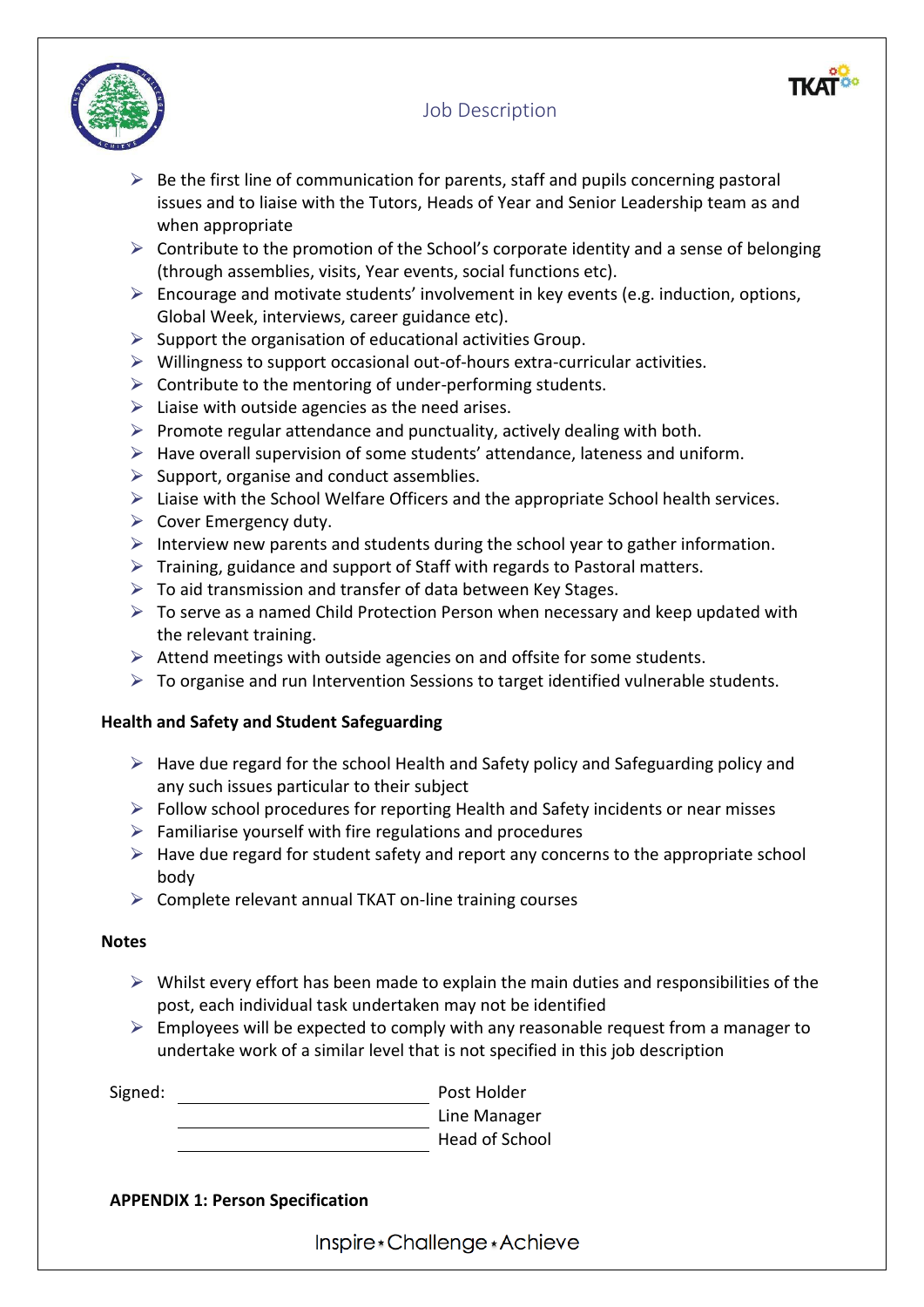

yo.

**TKA** 

| General               | <b>Detail</b>                                       | <b>General Examples</b>                                                                                                                                                                                                        | <b>Specific examples (where</b>                                                                                                                                                                                                                             |
|-----------------------|-----------------------------------------------------|--------------------------------------------------------------------------------------------------------------------------------------------------------------------------------------------------------------------------------|-------------------------------------------------------------------------------------------------------------------------------------------------------------------------------------------------------------------------------------------------------------|
| heading               |                                                     |                                                                                                                                                                                                                                | appropriate)                                                                                                                                                                                                                                                |
| <b>Qualifications</b> | <b>Specific</b>                                     | Relevant to post                                                                                                                                                                                                               | No formal qualification                                                                                                                                                                                                                                     |
| & Experience          | qualifications &<br>experience                      | Include<br>experience of<br>working with<br>children where<br>relevant                                                                                                                                                         | required, but good standard<br>of education.<br>Need relevant experience of<br>working with students aged<br>11-19, although more specific<br>for separate year groups.                                                                                     |
|                       | Knowledge of<br>relevant policies<br>and procedures | e.g. First Aid,<br>Financial<br>Procedures,<br>School<br>procedure/policie<br>s - Some policies<br>procedures are<br>covered in<br>relevant sections<br>below e.g. H&S,<br>Behaviour<br>Management,<br><b>Child Protection</b> | Need to have detailed<br>knowledge and understanding<br>of all school procedures and<br>policies, especially<br>Safeguarding, Rewards and<br>sanctions, Attendance, Equal<br>Opportunities, race Equality,<br><b>Inclusion and Communications</b><br>policy |
|                       | Literacy                                            | Level of literacy<br>required,<br>including<br>qualification level<br>where required                                                                                                                                           | High level of literacy required<br>- although no formal<br>qualification. Post holder is<br>expected to write to parents<br>and outside agencies<br>following the Communication<br>policy                                                                   |
|                       | <b>Numeracy</b>                                     | Level of numeracy<br>required,<br>including<br>qualification level<br>where required                                                                                                                                           | A level of numeracy which<br>allows for interpretation of<br>baseline data such as<br>attendance, attitude to<br>learning and achievement.                                                                                                                  |
|                       | <b>Technology</b>                                   | Ability to use<br>equipment e.g.                                                                                                                                                                                               | Must be ICT literate, with an<br>ability to use common school                                                                                                                                                                                               |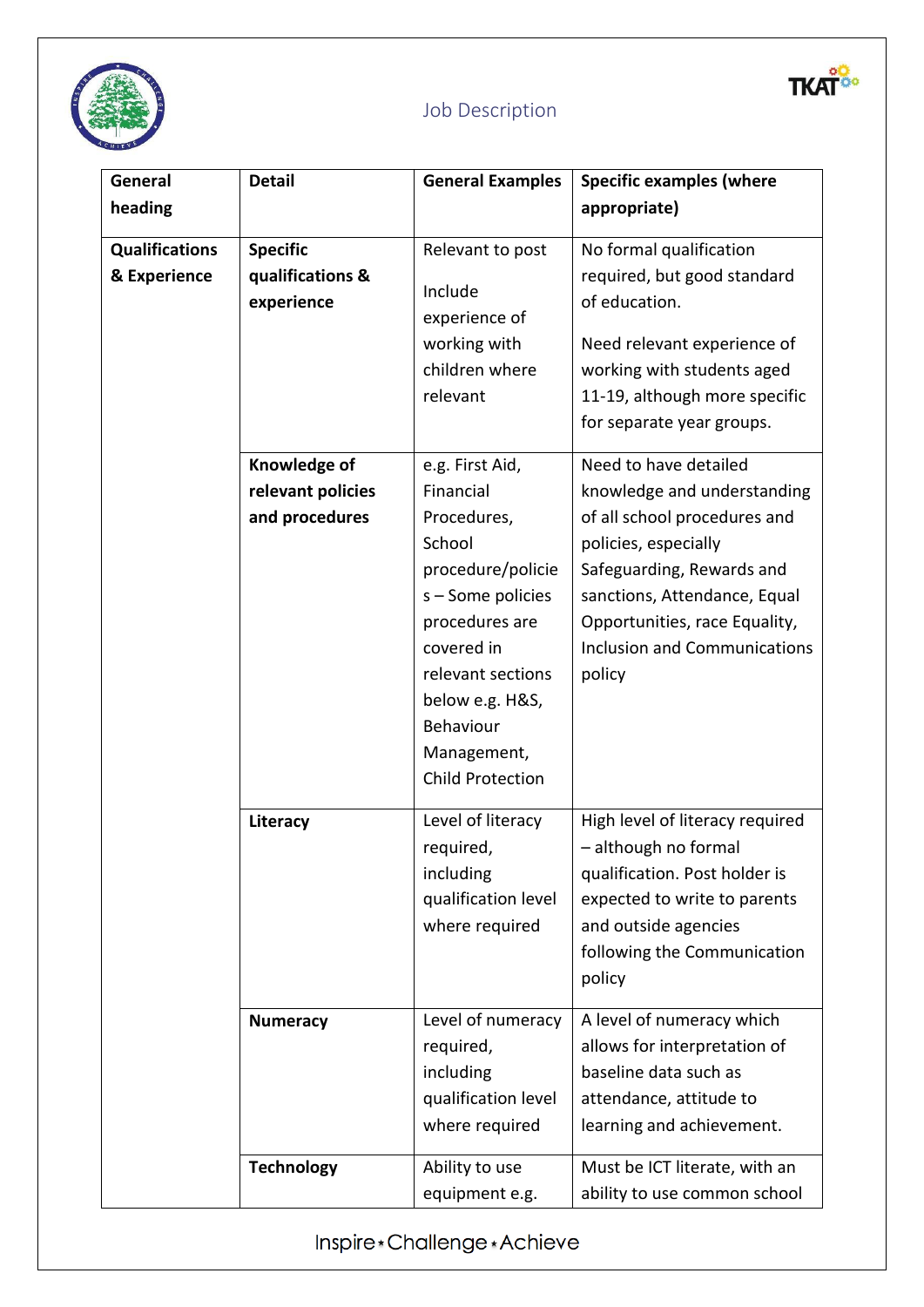



|                   |         | photocopier,<br>specialist<br>equipment e.g.<br>for technicians, IT<br>packages etc.       | ICT equipment for logging,<br>monitoring and<br>communication.                                                                                                                                                                                                                                                                                                                                                     |
|-------------------|---------|--------------------------------------------------------------------------------------------|--------------------------------------------------------------------------------------------------------------------------------------------------------------------------------------------------------------------------------------------------------------------------------------------------------------------------------------------------------------------------------------------------------------------|
| Communicatio<br>n | Written | Form filling, letter<br>writing, report<br>writing                                         | Ability to write detailed<br>reports<br>Ability to write routine letters<br>Ability to write detailed<br>referral forms to outside<br>agencies.<br>Ability to write reports for<br>exclusions and for individual<br>student risk assessments.                                                                                                                                                                      |
|                   | Verbal  | Ability to<br>exchange<br>information<br>clearly,<br>presentation<br>skills, training etc. | <b>Listening Skills</b><br>Ability to exchange routine<br>verbal information clearly<br>with children and adults<br>Ability to exchange complex<br>and sensitive information in a<br>firm and non-ambiguous way<br>Ability to express own views<br>and opinions<br>Ability to deal with complex<br>emotional issues.<br>Ability to read and respond to<br>non verbal communication in<br>both students and adults. |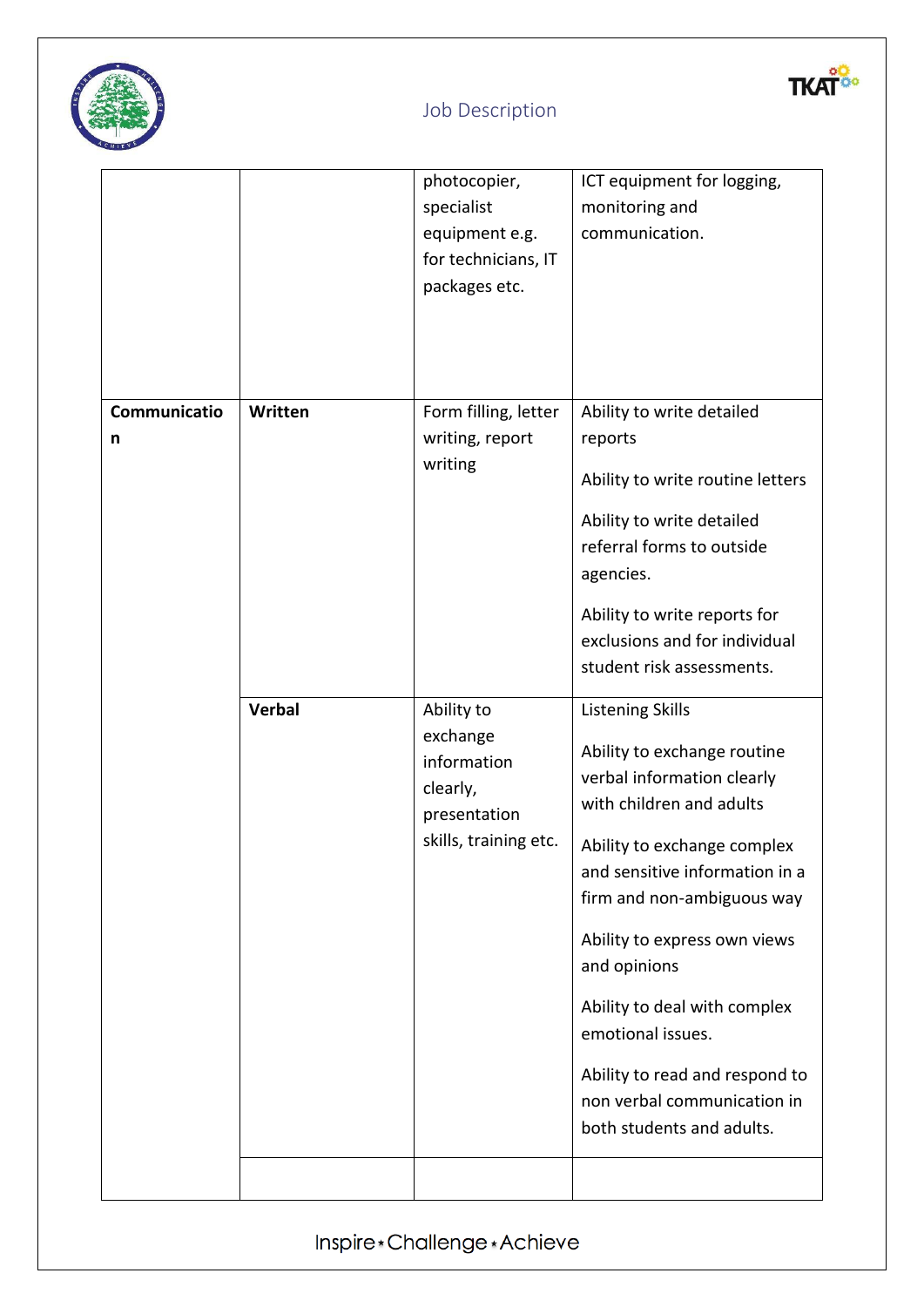



|                                 | <b>Negotiating</b> | Requirement for   | Ability to consult effectively                                                                                                                       |
|---------------------------------|--------------------|-------------------|------------------------------------------------------------------------------------------------------------------------------------------------------|
|                                 |                    | consultation, and | with students and adults                                                                                                                             |
|                                 |                    | negotiation       | Ability to                                                                                                                                           |
|                                 |                    |                   | motivate/encourage/empowe                                                                                                                            |
|                                 |                    |                   | r students/adults                                                                                                                                    |
|                                 |                    |                   | Ability to communicate and<br>adjudicate between students<br>and adults                                                                              |
|                                 |                    |                   | Needs a non judgemental<br>approach.                                                                                                                 |
|                                 |                    |                   | Advising staff on how to work<br>with students, providing<br>negotiating and conciliatory<br>skills on behalf of students<br>with staff and parents. |
|                                 |                    |                   | Meet with parents and                                                                                                                                |
|                                 |                    |                   | prospective students to                                                                                                                              |
|                                 |                    |                   |                                                                                                                                                      |
|                                 |                    |                   | promote the school either                                                                                                                            |
|                                 |                    |                   | individually or at events                                                                                                                            |
|                                 | <b>Behaviour</b>   | Knowledge level   |                                                                                                                                                      |
| <b>Working with</b><br>children | <b>Management</b>  | of behaviour      | Ability to manage the<br>behaviour of cohorts students                                                                                               |
|                                 |                    | management        | in many different settings, e.g.                                                                                                                     |
|                                 |                    | policy plus any   | the classroom, on the                                                                                                                                |
|                                 |                    | specialist skills | playground, in corridors, in                                                                                                                         |
|                                 |                    |                   | assembly, on trips - as large                                                                                                                        |
|                                 |                    |                   | groups or as individuals. N.B.                                                                                                                       |
|                                 |                    |                   | sometimes this requires the                                                                                                                          |
|                                 |                    |                   | management of students in                                                                                                                            |
|                                 |                    |                   | cross age groups such as                                                                                                                             |
|                                 |                    |                   | playground duty and area                                                                                                                             |
|                                 |                    |                   | monitoring between lessons.                                                                                                                          |
|                                 |                    |                   | Understanding and                                                                                                                                    |
|                                 |                    |                   | implementation of school                                                                                                                             |
|                                 |                    |                   | sanctions and rewards policy.                                                                                                                        |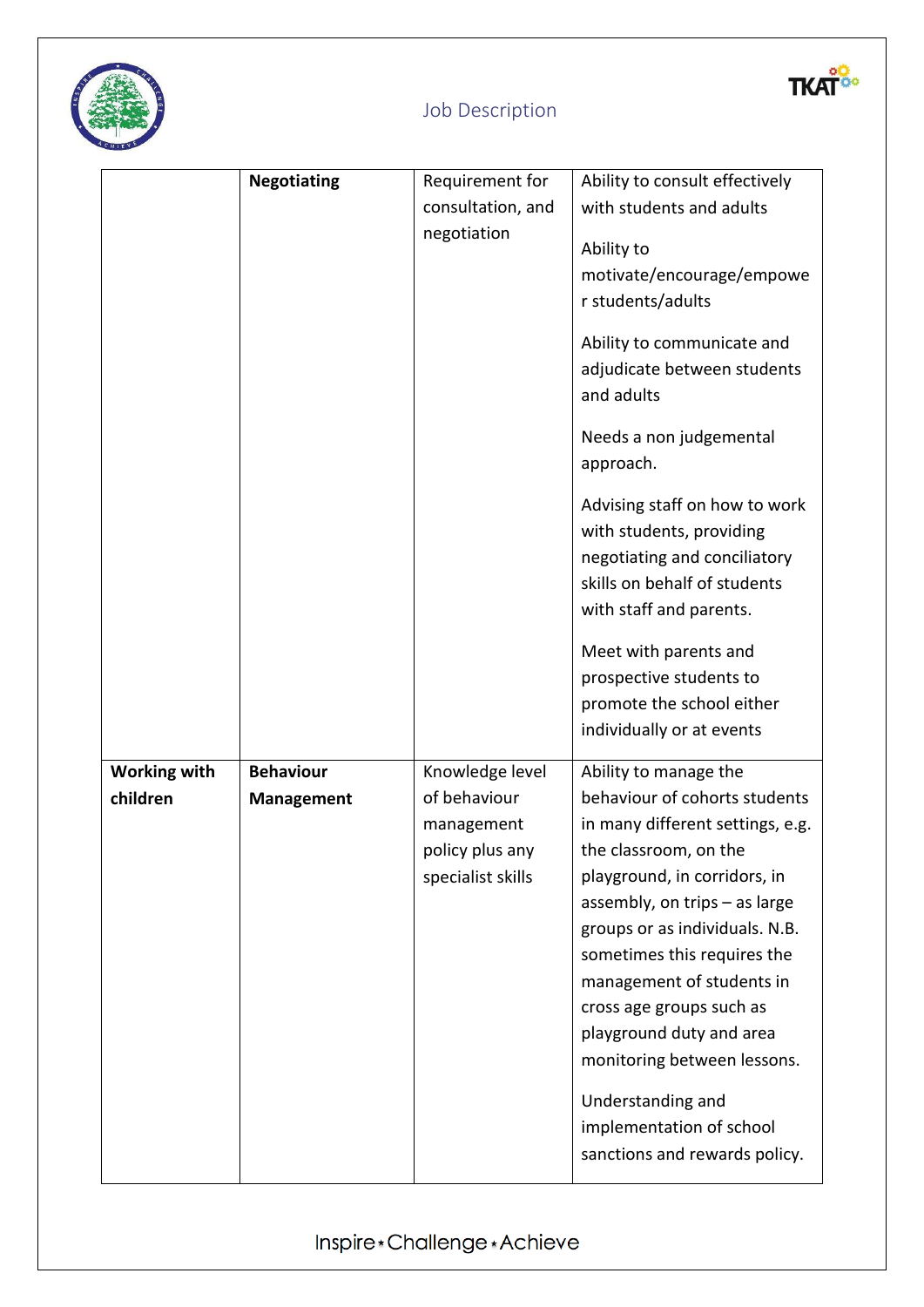



|                   |                      | Ability to use physical          |
|-------------------|----------------------|----------------------------------|
|                   |                      | presence in a positive manner.   |
|                   |                      | Develop good body language       |
|                   |                      | skills to manage                 |
|                   |                      | confrontational situations and   |
|                   |                      |                                  |
|                   |                      | keep control of a situation.     |
| <b>SEN</b>        | General -            | Understand and support the       |
|                   | understand and       | differences in children and      |
|                   | support the          | adults and respond               |
|                   | differences in       | appropriately.                   |
|                   | people               |                                  |
|                   |                      | Attend meetings with the         |
|                   | Any specific skills, | SENCO to discuss the welfare     |
|                   | knowledge or         | needs of students.               |
|                   | qualification        | The ability and knowledge to     |
|                   |                      | discuss individual needs with    |
|                   |                      | outside agencies $-$ e.g. this   |
|                   |                      | can be quite complicated as in   |
|                   |                      | the case of a full CAF referral. |
|                   |                      |                                  |
| Curriculum/School | Knowledge level      | General understanding of the     |
| organisation      | of the school        | school curriculum                |
|                   | curriculum           | Working knowledge and            |
|                   | Any specific skills, | experience of implementing       |
|                   | knowledge or         | the national curriculum and      |
|                   | qualification        | other learning programmes        |
|                   |                      |                                  |
|                   | For those not        | Understanding of statutory       |
|                   | directly             | framework relating to            |
|                   | supporting           | teaching                         |
|                   | children this may    |                                  |
|                   | include areas such   | Some support is offered via      |
|                   | as exams             | homework clubs.                  |
|                   | procedure,           | An awareness of                  |
|                   | timetabling etc.     | religious/cultural differences   |
|                   |                      | is essential                     |
|                   |                      |                                  |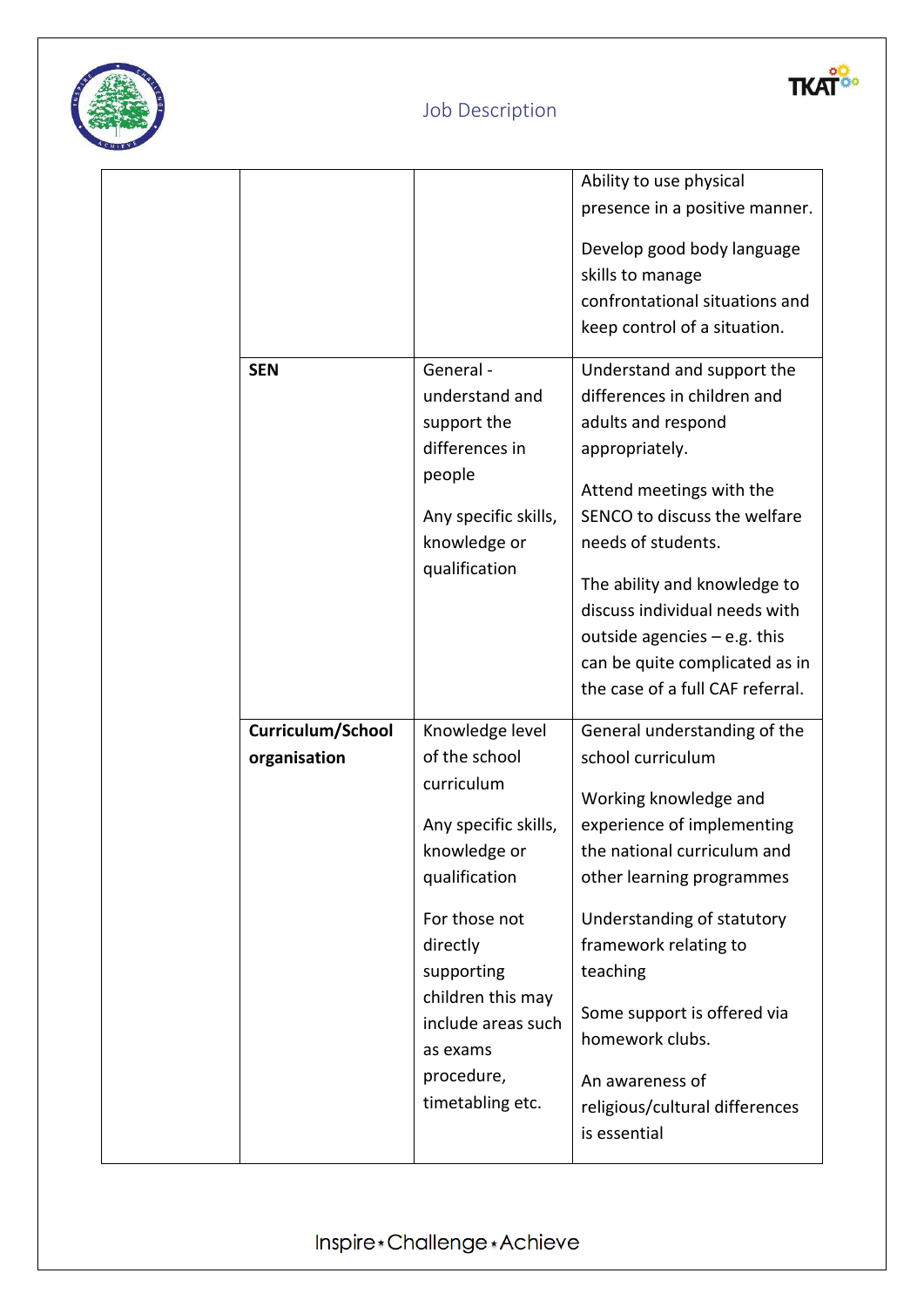



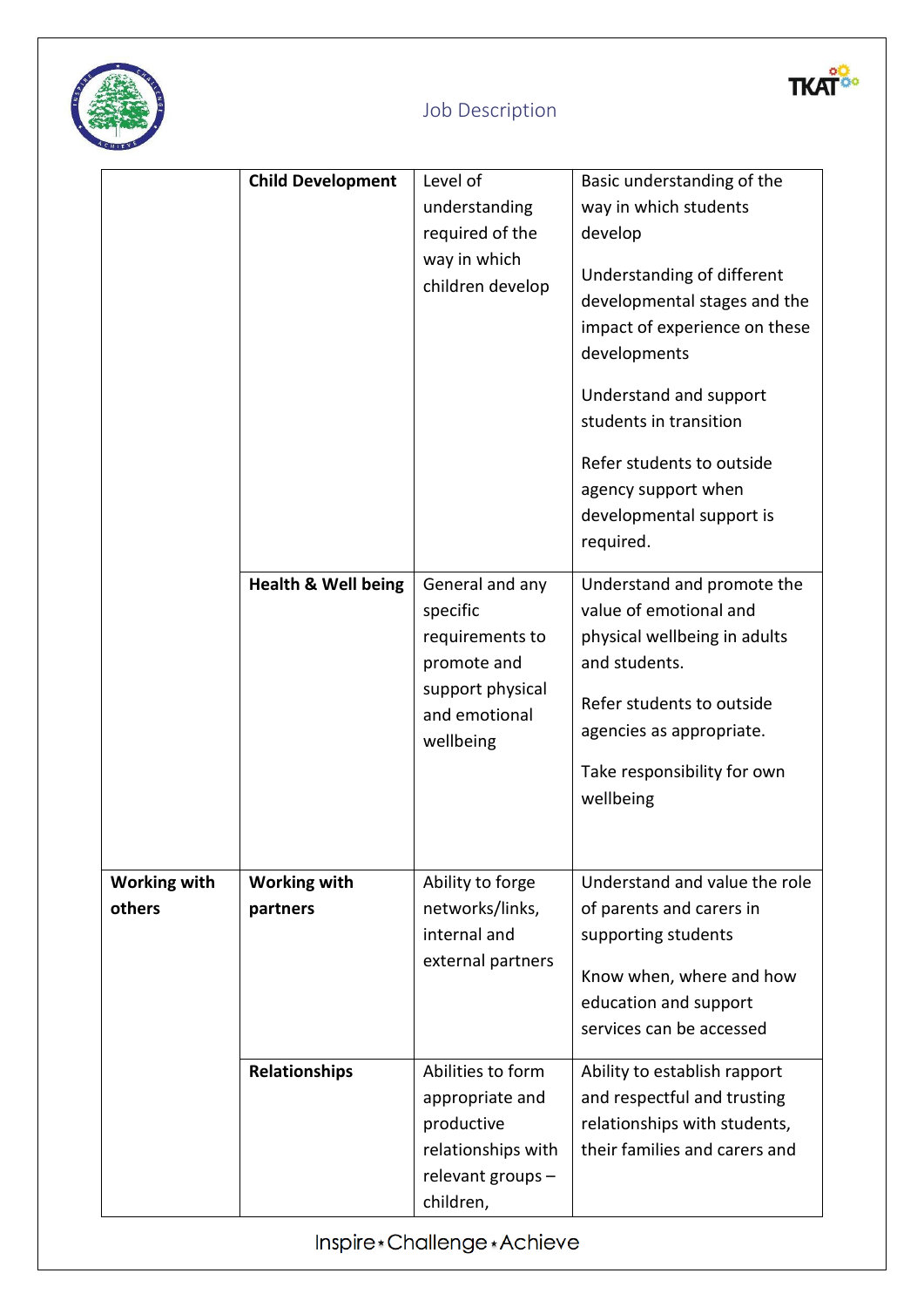



|                    |         | colleagues,                       | other adults using appropriate |
|--------------------|---------|-----------------------------------|--------------------------------|
|                    |         | governors,                        | communication styles           |
|                    |         | parents etc.                      | Ability to build open and      |
|                    |         |                                   | honest relationships           |
|                    |         |                                   |                                |
|                    |         |                                   | Ability to counsel students,   |
|                    |         |                                   | staff and parents on welfare   |
|                    |         |                                   | issues relating to students.   |
| <b>Team work</b>   |         | Requirements to                   | Work effectively as part of a  |
|                    |         | work within team                  | team                           |
|                    | and/or  |                                   |                                |
|                    |         | independently                     | Ability to work independently  |
|                    |         |                                   | Know when and how to seek      |
|                    |         |                                   | support                        |
|                    |         |                                   | Know when and how to hand      |
|                    |         |                                   | over control                   |
|                    |         |                                   |                                |
|                    |         |                                   | Knowledge of own position      |
|                    |         |                                   | within a team environment      |
|                    |         |                                   | and the boundaries which       |
|                    |         |                                   | apply                          |
|                    |         |                                   | Be able to lead team meetings  |
|                    |         |                                   | when required                  |
|                    |         |                                   |                                |
| <b>Information</b> |         | Following/giving<br>instructions, | Knowledge and use of CAF       |
|                    |         | requirements to                   | Help with the planning         |
|                    | provide |                                   | process for the whole school   |
|                    |         | information                       | plan for their relevant key    |
|                    |         |                                   | stage, and review on a regular |
|                    |         |                                   | basis.                         |
|                    |         |                                   | Ability to record and report   |
|                    |         |                                   | observations in an             |
|                    |         |                                   | appropriate manner             |
|                    |         |                                   |                                |
|                    |         |                                   | Ability to distinguish between |
|                    |         |                                   | option and fact                |
|                    |         |                                   |                                |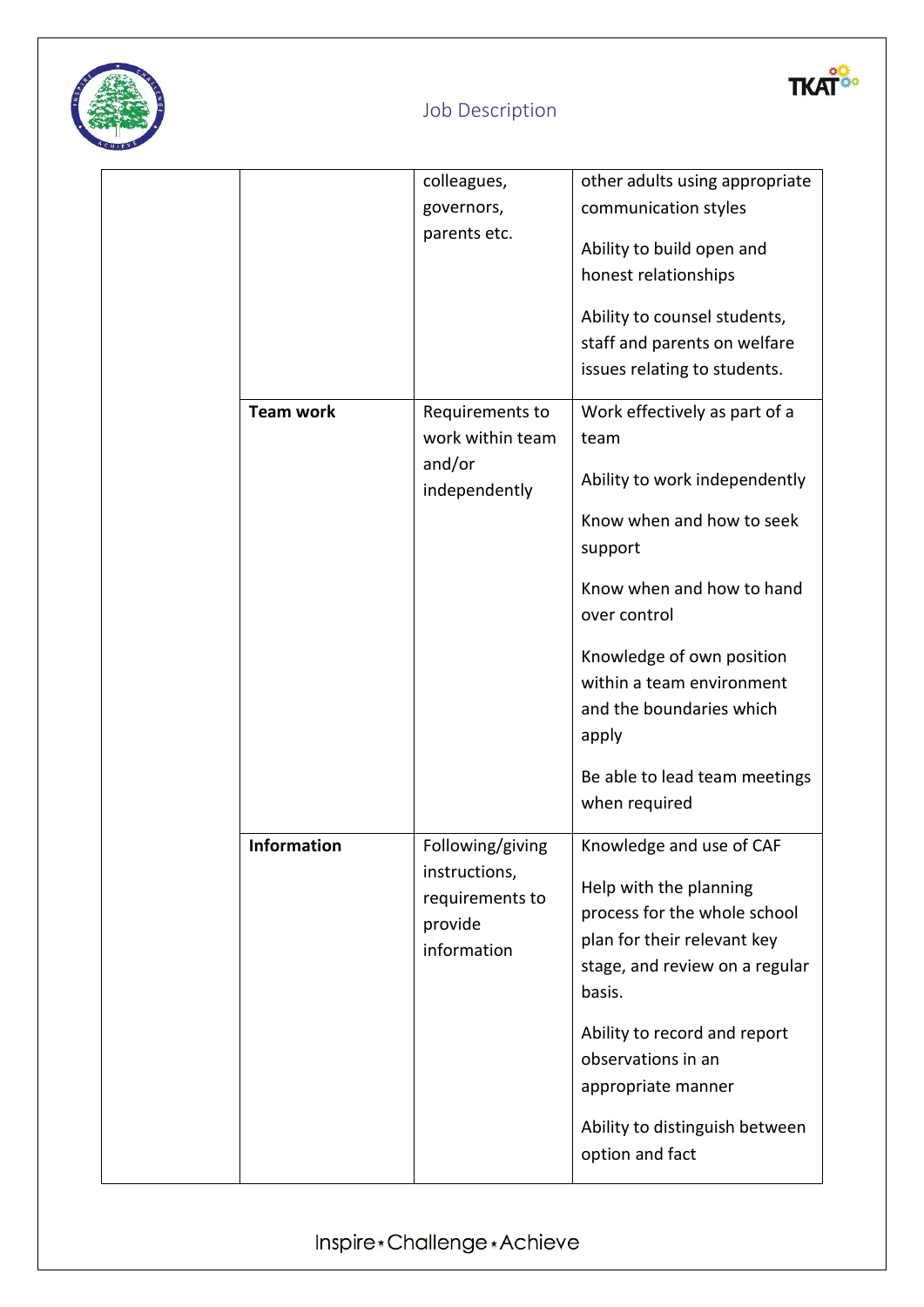

yo.

**TKA** 

| Responsibilitie | <b>Organisational skills</b> | Requirements of                                                                         | Ability to be proactive and                                                                                                                                                                                                                                                                                                                                                               |
|-----------------|------------------------------|-----------------------------------------------------------------------------------------|-------------------------------------------------------------------------------------------------------------------------------------------------------------------------------------------------------------------------------------------------------------------------------------------------------------------------------------------------------------------------------------------|
| S               |                              | the post                                                                                | initiate action<br>Be part of groups/committees<br>who consider implementation<br>of school policy e.g. uniform<br>and e-safety                                                                                                                                                                                                                                                           |
|                 | <b>Line Management</b>       | Any line<br>management,<br>supervisory<br>requirements                                  | Train new tutors under the<br>management of Heads of<br>Years, monitor lunchtime<br>supervision.                                                                                                                                                                                                                                                                                          |
|                 | <b>Time Management</b>       | Requirements of<br>the post                                                             | Ability to juggle a myriad of<br>tasks and issues - often<br>needing response<br>immediately and without<br>planning.<br>Need to find time to keep<br>meticulous records and to<br>keep them updated, whilst<br>communicating actions and<br>decisions to all other<br>appropriate parties.<br>PMs operate an 'open door'<br>approach for both students<br>and staff so prioritisation is |
|                 | <b>Creativity</b>            | Requirements for<br>initiative, original<br>thinking,<br>creativity,<br>innovation etc. | key.<br>Ability to be flexible in ideas<br>and thoughts, constantly<br>finding new methods of<br>supporting students to<br>achieve their best.<br>Use of strategic thinking skills<br>when devising pastoral<br>support plans.                                                                                                                                                            |